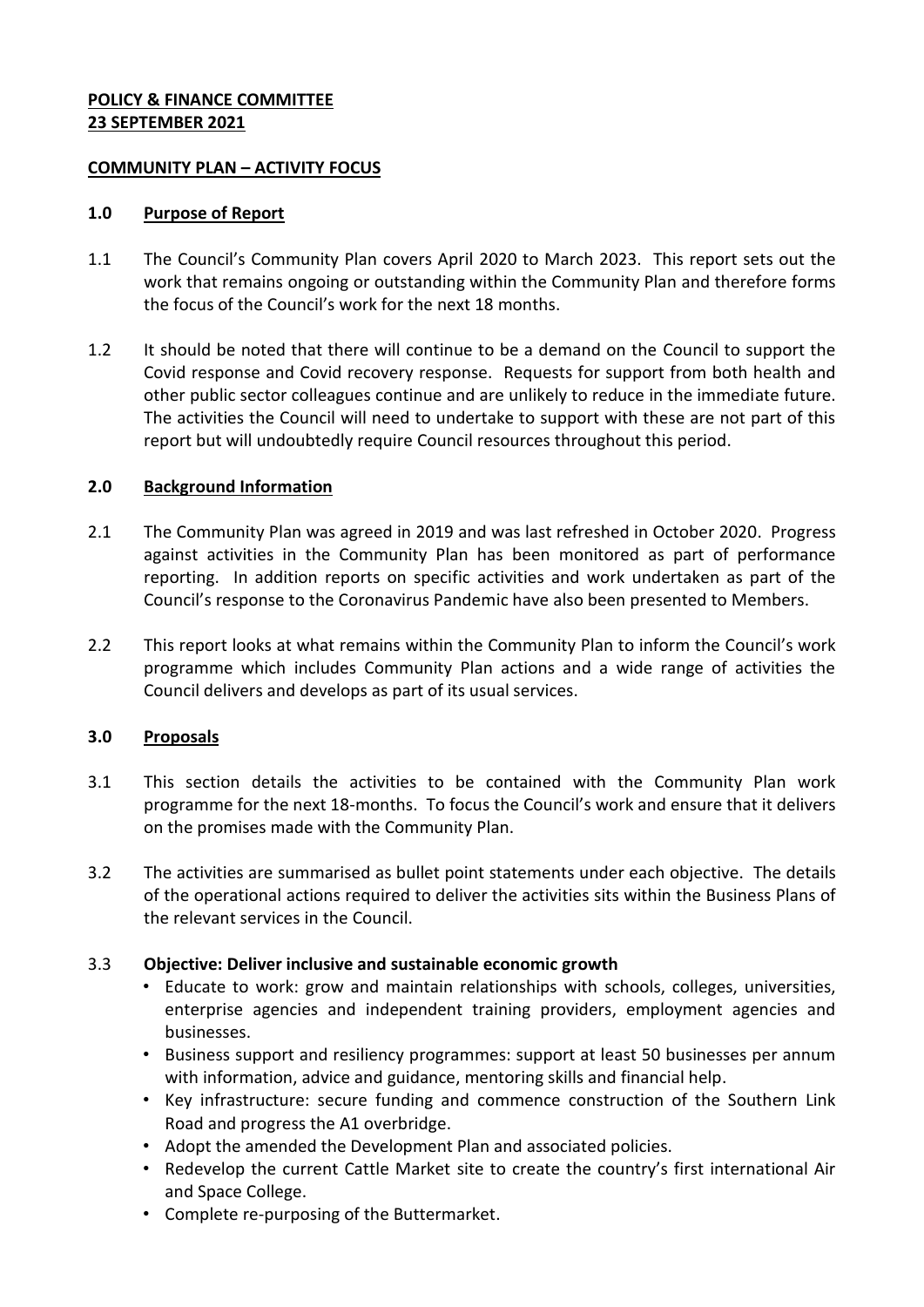- Redevelop the former Marks & Spencer on Stodman Street into a mixed use employment and residential offer.
- Implement the 'welcome back fund' with key partners to support resilience and growth of our high streets and shopping areas post Covid.
- Develop the Newark Heart Programme to support new activities and events within the Town to drive up footfall, dwell time and spend.
- Bring forward proposals to regenerate Ollerton Town Centre.
- Develop the Tourism Destination Development and Sherwood Forest Corner Masterplan.
- Develop and submit 'Levelling Up' proposals for Sherwood.
- Progress the Castle Gatehouse Scheme.

## 3.4 **Objective: Create more and better quality homes through our roles as landlord, developer and planning authority**

- Build 500 homes directly through the Council's development company, Arkwood Developments.
- Allocate future housing to meet the needs of the Gypsy and Traveller community.
- Deliver a new winter night shelter provision which meets Public Health guidelines relating to COVID-19.
- Develop and deliver the first phase of the 'Starting Well' project.
- Develop a hostel for homeless people. This includes designing and constructing brand new replacement accommodation in Newark using the Seven Hills Site.
- Review the housing repairs service and implement any actions required to improve the customer experience.
- Deliver a handy person service.
- Build 335 homes from our Housing Revenue Account and deliver an additional 200 homes in Ollerton and Boughton via a developer.
- Develop the Ollerton and Boughton neighbourhood regeneration scheme.
- Review and implement the new 'Empty Homes Standard'.
- Commence the first phase of Yorke Drive Regeneration Scheme.
- Strengthen existing arrangements for engaging with residents and tenants.
- Play a full role in resettling Afghan families.

### 3.5 **Objective: Improve the health and wellbeing of local residents**

- Work collaboratively with partners to support the development and integration of housing, health and social care.
- Work with Southwell Leisure Centre Trust in the co-development of a business case for a fitness suite extension and an alternative management arrangement.
- Continue to support the YMCA to deliver the Community and Activity Village.
- Support the provision of a new play area in Bilsthorpe.
- Develop a targeted arrears support project to support residents at risk of financial crisis, with particular focus on those financially affected by COVID-19.
- Create and deliver a portfolio of innovative fuel poverty alleviation / affordable warmth initiatives targeted at private sector residents.
- Progress Southwell and Lowdham flood mitigation works.
- Complete improvements to Sherwood Forest Arts and Craft Centre.
- Support Newark Hockey Club with provision of a new pitch.
- Work with Newark FC to identify a replacement facility.
- Continue to provide effective response to all Covid related activities.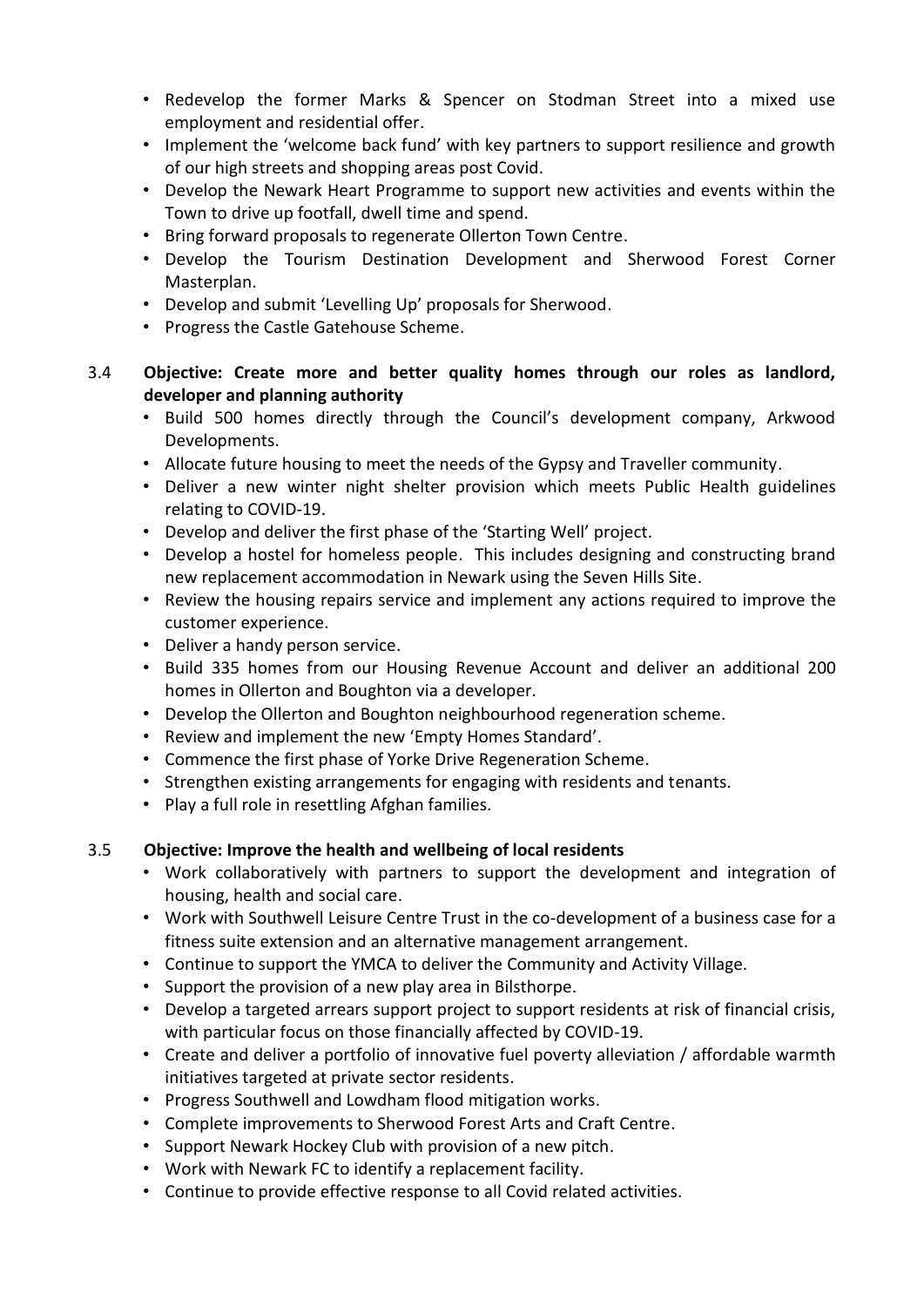## 3.6 **Objective: Continue to maintain the high standard of cleanliness and appearance of the local environment**

- Continue to deliver the 'Not in Newark & Sherwood' anti fly-tipping campaign.
- Increase levels of resident satisfaction with their local area and street scene by proactively deploying the new Action Day Team to target key areas.
- Address repeated environmental neglect by carrying out proactive enforcement action and deliver a thank you note to those residents who make a positive impact.
- Deliver at least 3 school or community projects per annum aligned with the future Days of Action Programme.

## 3.7 **Objective: Reduce crime and anti-social behaviour and increase feelings of safety in our communities**

- Ensure alignment and investment in new technology to improve imaging and support enforcement actions by assessing crime locations against CCTV sites.
- Improve the safety of the district's town centres by undertaking at least two Nights of Action per annum, in collaboration with key partners, to target the night time economy.
- Reduce the number of environmental crimes committed by increasing visibility and enforcement activity in targeted areas.
- Educate young people engaged in, or at risk of offending in, anti-social behaviour by delivering at least two diversionary activities per annum in key locations.
- Invest in additional target hardening works to deter unauthorised traveller encampments.
- Following the success of the Safer Street initiative, working with Police partners to deliver a three further areas of target hardening aimed at reducing residential and vehicle crime.

# **3.8 Objective: Enhance and protect the district's natural environment**

- Contribute to the UK's Emergency Tree Plan by identifying sites and planting at least 10,000 trees by 2023.
- Reduce the Council's carbon emissions by implementing an environmental strategy and carbon reduction action plan to achieve carbon neutrality by 2035.
- Improve recycling levels by promoting positive behavioural changes.
- Connect residents and visitors with the nature, landscape and wildlife of Sherwood Forest by developing a masterplan for Forest Corner.
- Provide a number of residential charge points for electric vehicles.
- Roll out a programme of Photovoltaic (PV) Units on Council assets.

# **4.0 Equalities Implications**

4.1 This is a summary of a wide range of work within the next 18 months, within all of the activities and actions identified the appropriate equalities implications will be considered.

# **5.0 Digital Implications**

5.1 This is a summary of a wide range of work within the next 18 months, within all of the activities and actions identified the appropriate digital implications will be considered.